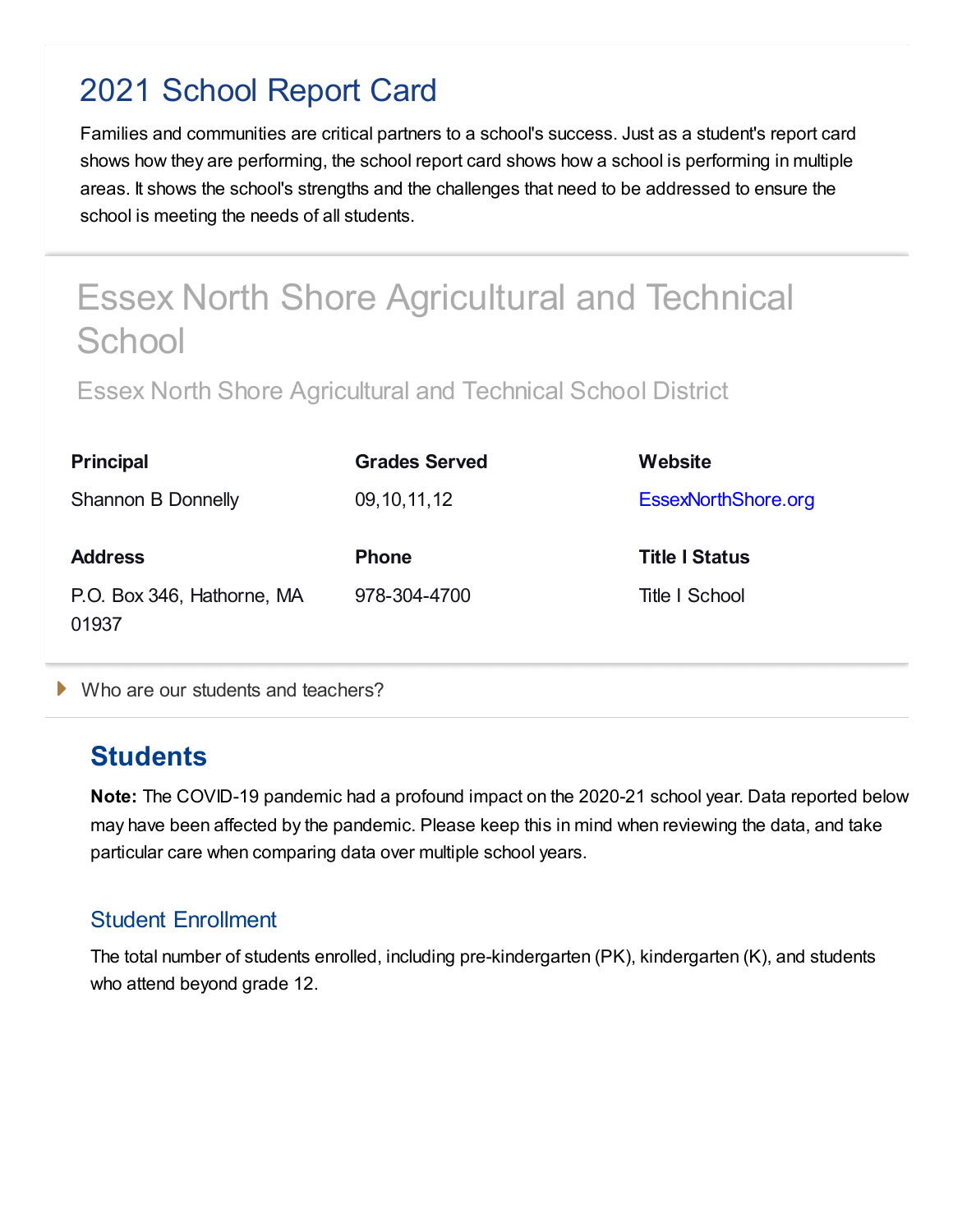

## Student Demographics

The percentage of students enrolled, by race/ethnicity and by selected population. Selected populations include students with disabilities, current and former English learners, students who are economically disadvantaged, and high needs students (students who belong to one or more of the other selected population groups).



#### View more detailed [enrollment](http://profiles.doe.mass.edu/profiles/student.aspx?orgtypecode=6&fycode=2021&type=SCHOOL&orgcode=08170505) data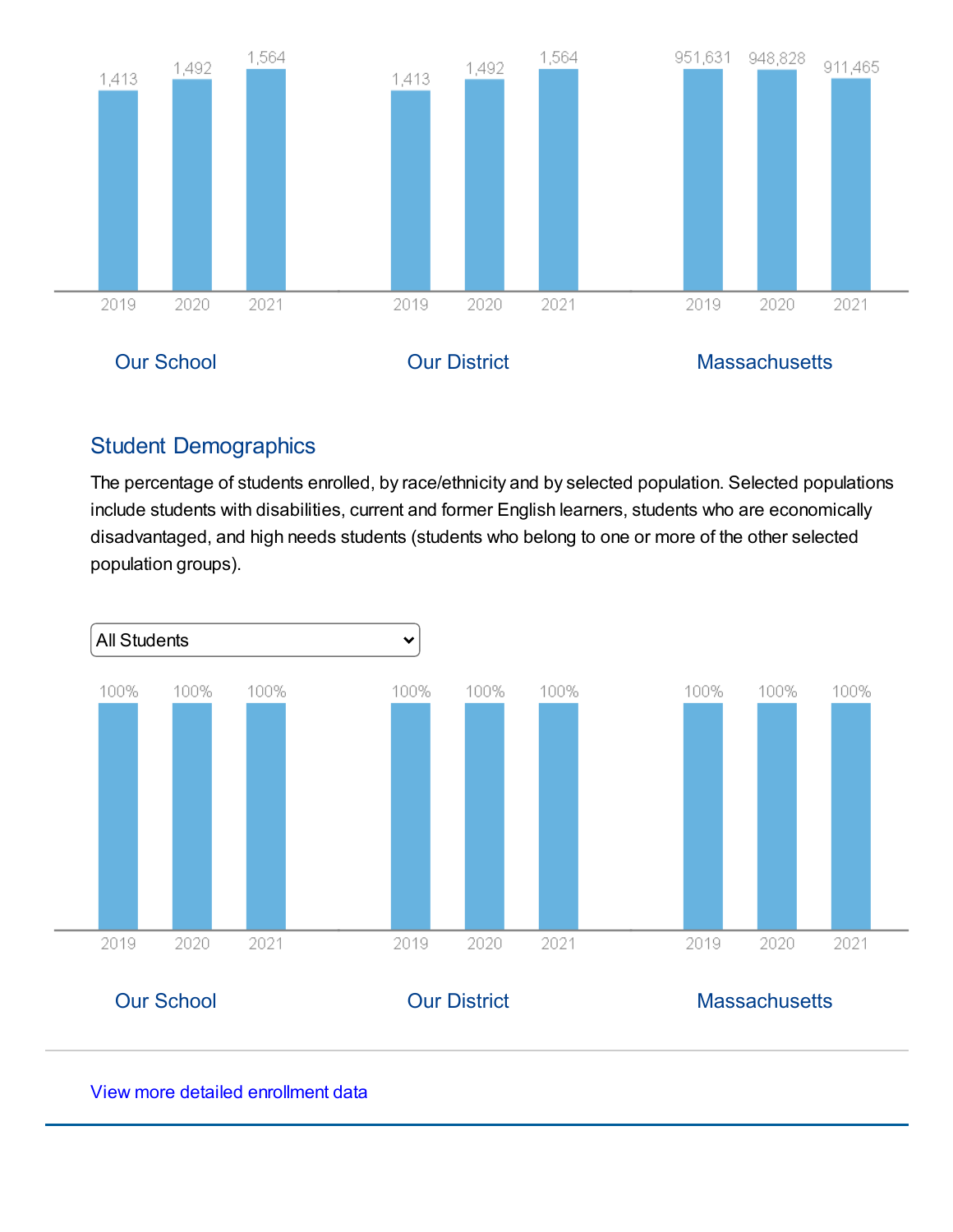# **Teachers**

## Teacher Workforce

The number of teachers in a school or district is reported by full-time equivalency. This number represents the number of full-time positions filled by teachers.

Our School : 131.3 Our District : 131.3 Massachusetts : 75,146.7

## Teacher Qualifications

The percentage of teachers who are licensed, the percentage of teachers who are licensed in the subject(s) they teach, and the percentage of teachers who are considered experienced, meaning they have been teaching in a Massachusetts public school for at least 3 years. In some schools, like charter schools, teachers are not required to have a teacher's license.



View more [detailed](http://profiles.doe.mass.edu/profiles/teacher.aspx?orgcode=08170505&fycode=2021) teacher data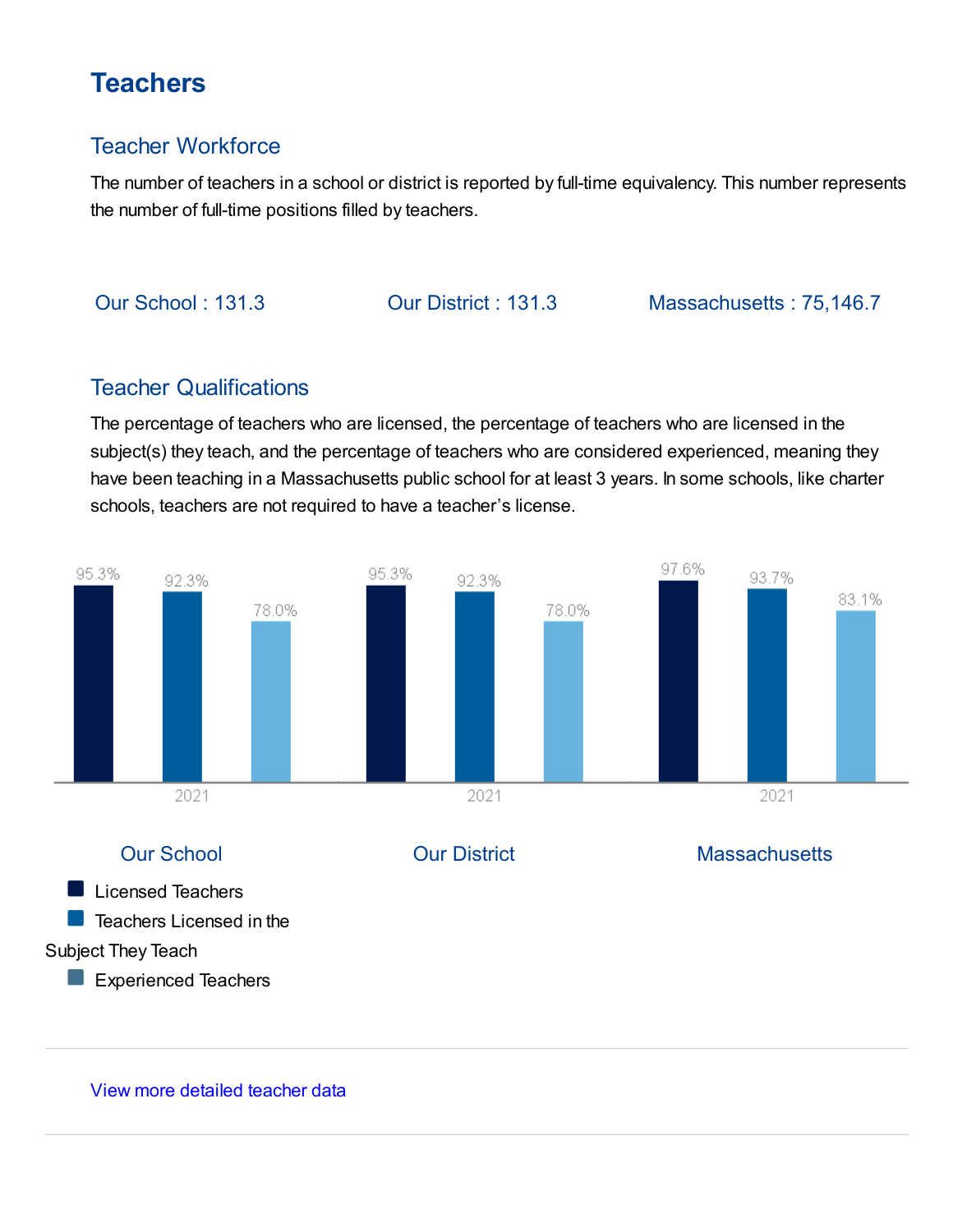# **Access to Broad and Challenging Coursework**

**Note:** The COVID-19 pandemic had a profound impact on the 2020-21 school year. Data reported below may have been affected by the pandemic. Please keep this in mind when reviewing the data, and take particular care when comparing data over multiple school years.

| All Students |  |
|--------------|--|
|--------------|--|

## Access to the Arts

The percentage of students who participate in an arts course. Arts courses include visual art, music, theater, dance, and general arts.



#### View more detailed [arts data](http://profiles.doe.mass.edu/profiles/student.aspx?orgtypecode=6&leftNavId=16822&fycode=2021&orgcode=08170505)

## Advanced Coursework Completion

The percentage of 11th and 12th grade students completing at least one advanced course. Advanced courses include: Advanced Placement, International Baccalaureate, Project Lead the Way, dual enrollment for credit, approved vocational/technical cooperative programs, and other rigorous courses.

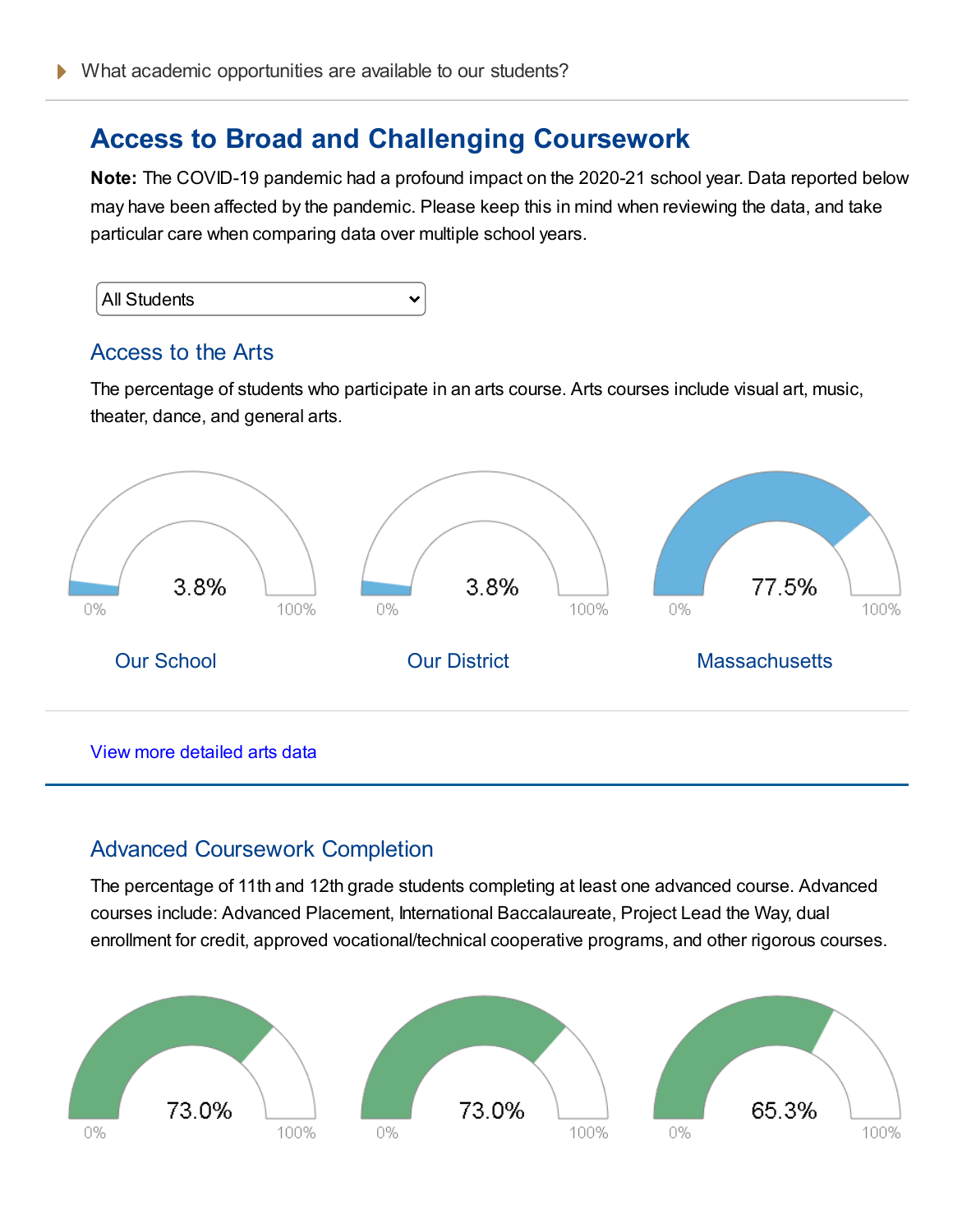#### View more detailed advanced [coursework data](http://profiles.doe.mass.edu/profiles/student.aspx?orgtypecode=6&leftNavId=16825&fycode=2021&orgcode=08170505)

## Grade 9 Course-Passing

The percentage of students who pass all of their courses in grade 9. In Massachusetts, a student is four times more likely to finish high school if they pass all of their classes in 9th grade.



View more detailed grade 9 [course-passing](http://profiles.doe.mass.edu/profiles/student.aspx?orgtypecode=6&leftNavId=16823&fycode=2021&orgcode=08170505) data

## MassCore Completion

The percentage of high school graduates completing MassCore. The MassCore program of studies includes: four years of english, four years of math, three years of a lab-based science, three years of history, two years of the same foreign language, one year of an arts program and five additional "core" courses.

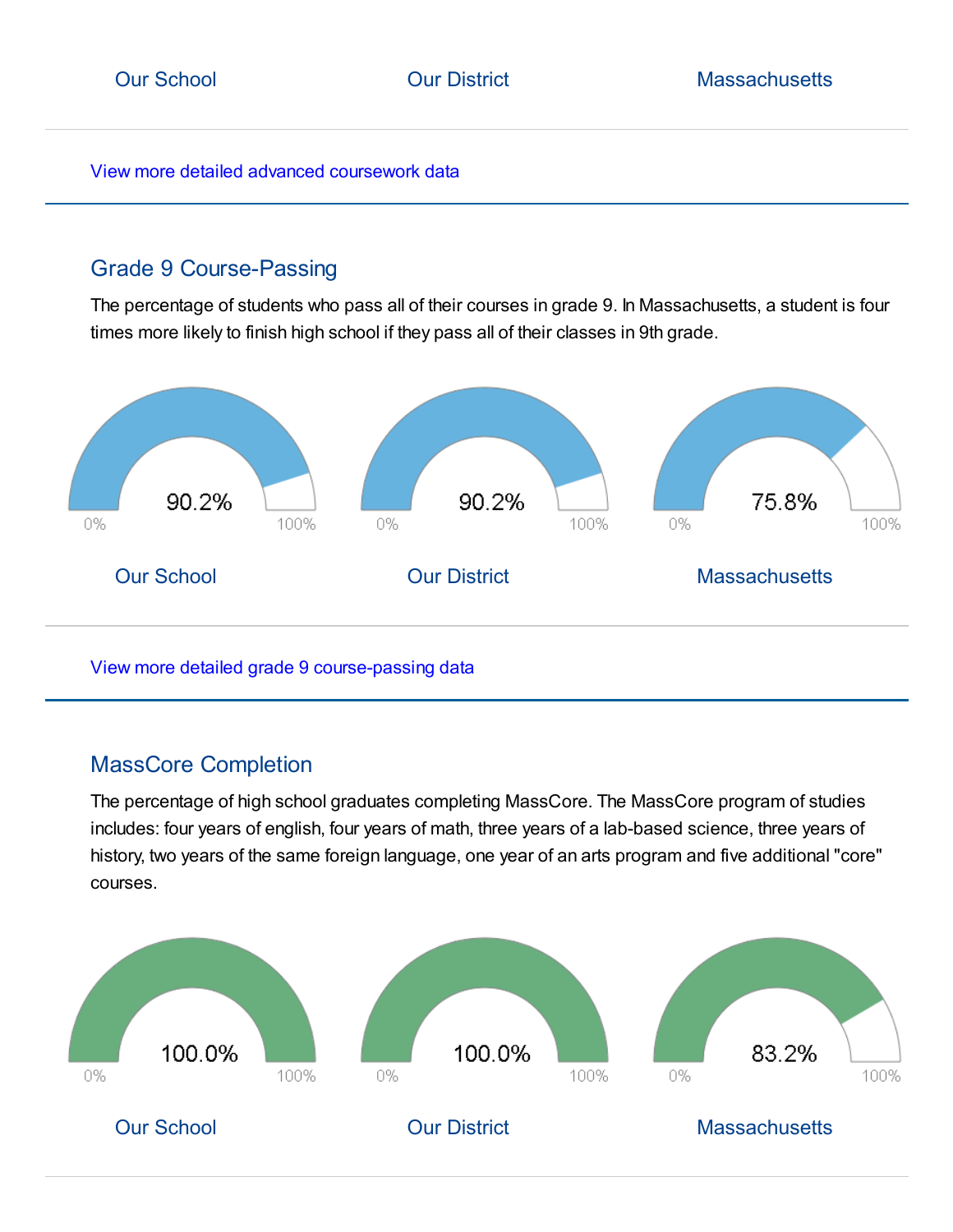What do student attendance and discipline look like at our school?

## **Student Attendance and Discipline**

**Note:** The COVID-19 pandemic had a profound impact on the 2020-21 school year. Data reported below may have been affected by the pandemic. Please keep this in mind when reviewing the data, and take particular care when comparing data over multiple school years.

All Students  $\checkmark$ 

### **Attendance**

ATTENDANCE RATE

The percentage of days that students are in attendance. To be in attendance, students must be taught for at least half the school day.



#### CHRONIC ABSENTEEISM RATE

The percentage of students who miss more than 10 percent of the school year. In a typical 180-day school year, this represents the percentage of students who miss 18 or more days of school.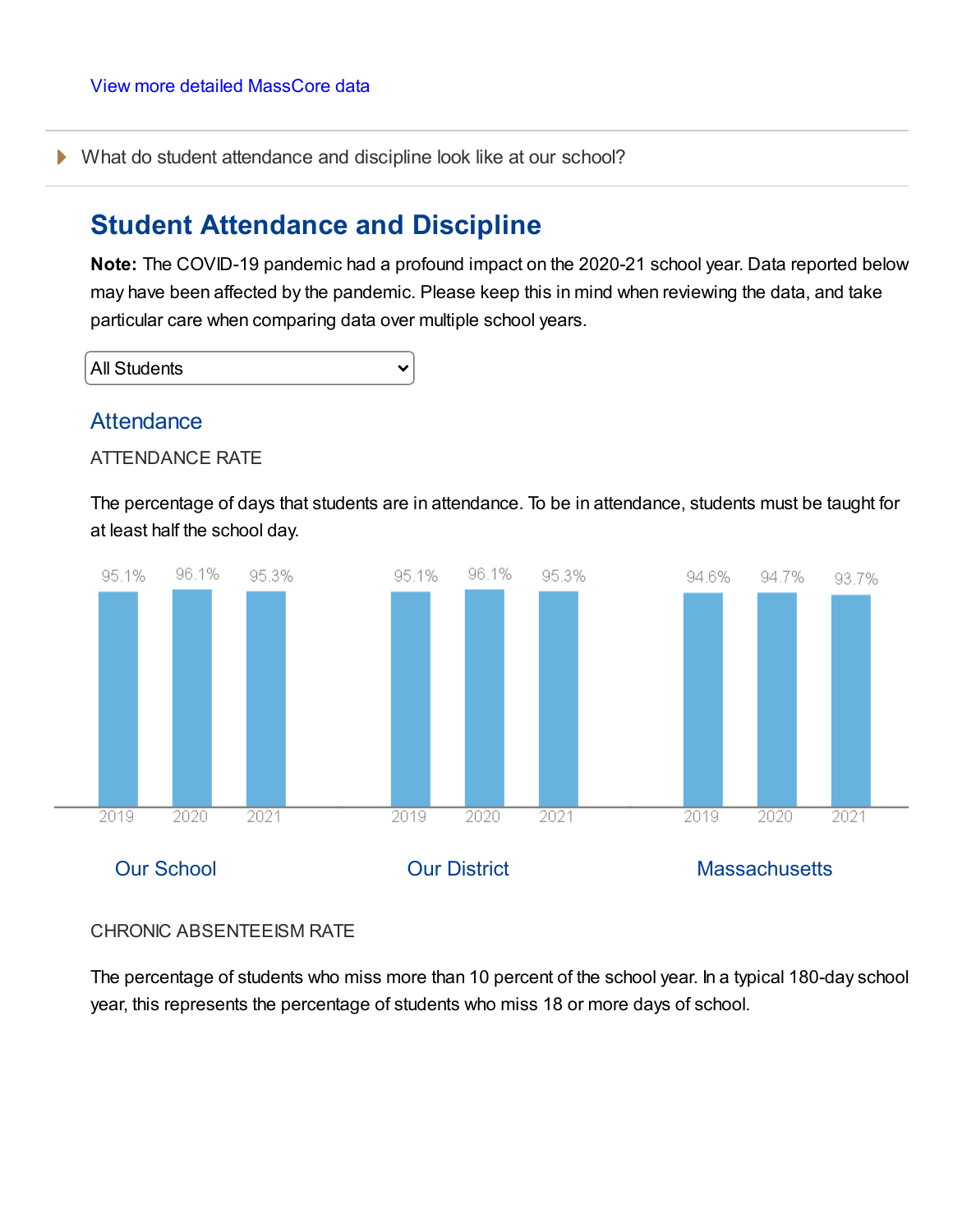

## Average Number of Days Absent

The average number of days of school that a student misses in a school year.



View more detailed [attendance](http://profiles.doe.mass.edu/profiles/student.aspx?orgcode=08170505&orgtypecode=6&leftNavID=16817&fycode=2021) data

# **Student Discipline**

## Reported Incidents

The percentage of students who are suspended (in and out of school) or expelled.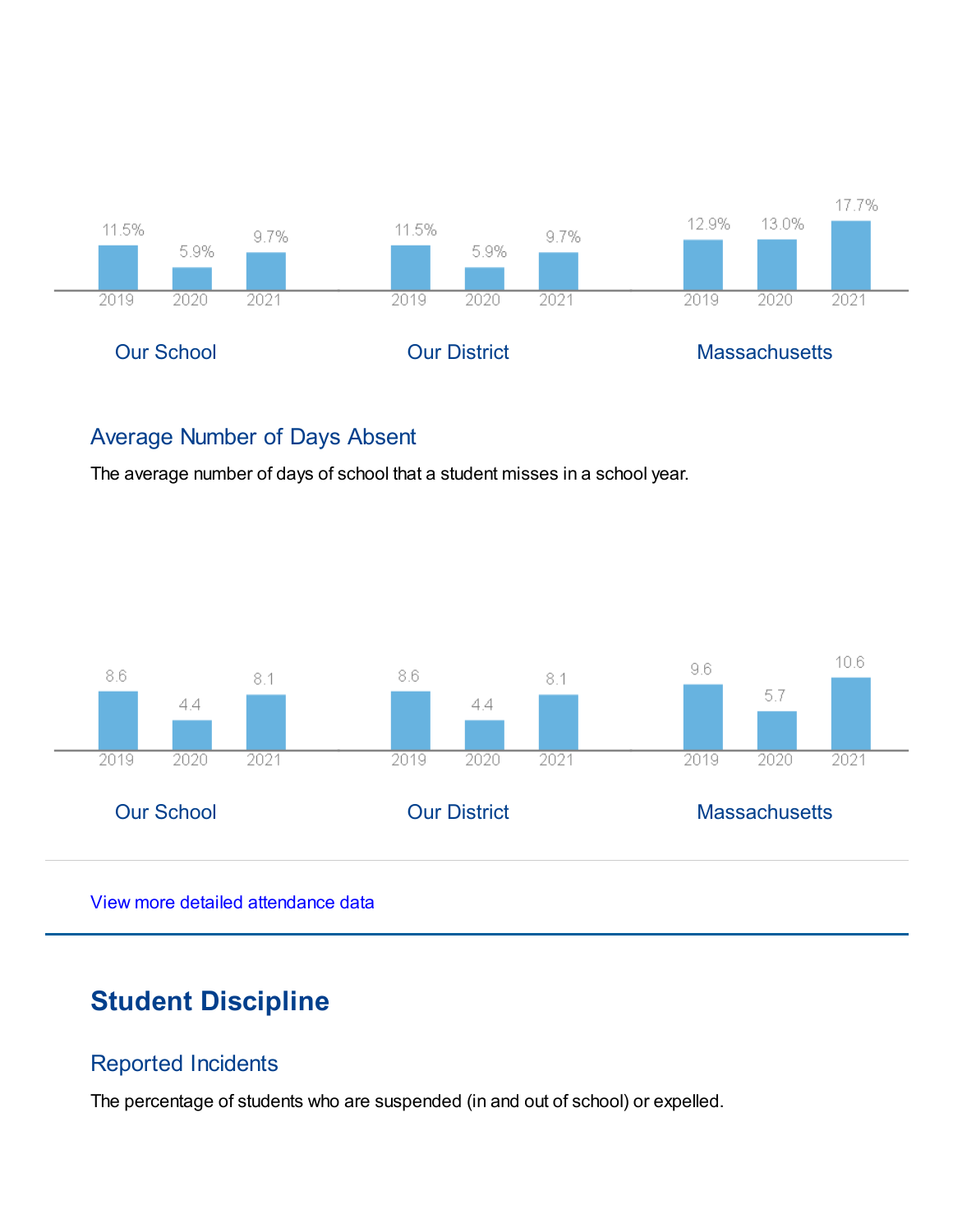

school activities, or removed from regular classroom activities due to violence. School-based arrests are also considered referrals to law enforcement.



View more detailed [discipline](http://profiles.doe.mass.edu/ssdr/default.aspx?orgcode=08170505&fycode=2021) data | View Federal Civil [Rights Data](http://www.doe.mass.edu/infoservices/federal/) Collection data

How prepared are our students for success after high school?

# **High School Outcomes**

**Note:** The COVID-19 pandemic had a profound impact on the 2020-21 school year. Data reported below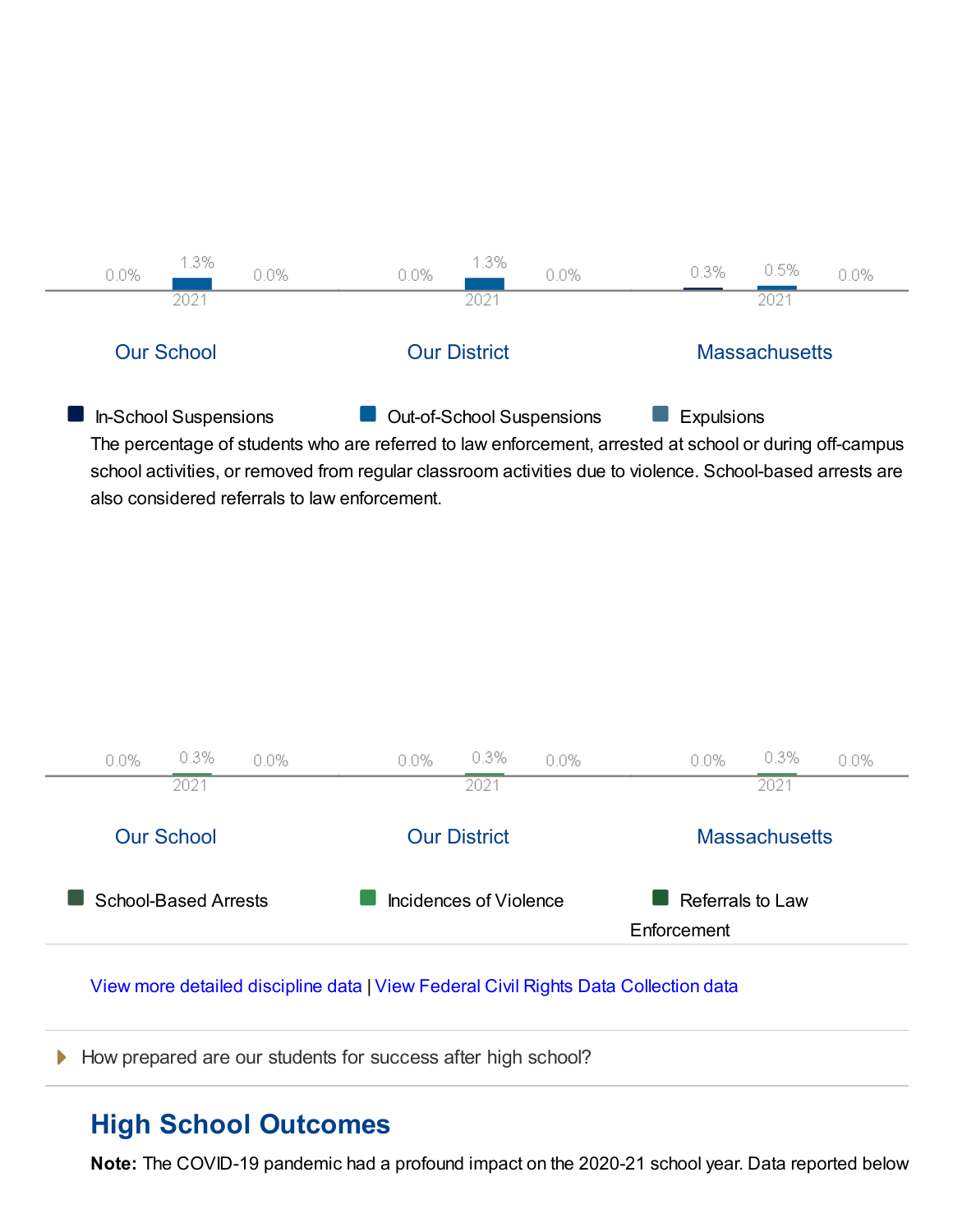may have been affected by the pandemic. Please keep this in mind when reviewing the data, and take particular care when comparing data over multiple school years.

All Students  $\checkmark$ 

## High School Completion

## Graduation Rates

The graduation rate is the percentage of students who graduate from high school within 4 or 5 years.



## Annual Dropout Rate

The annual dropout rate is the percentage of students in grades 9 through 12 who leave school in a given year without graduating or transferring to another school.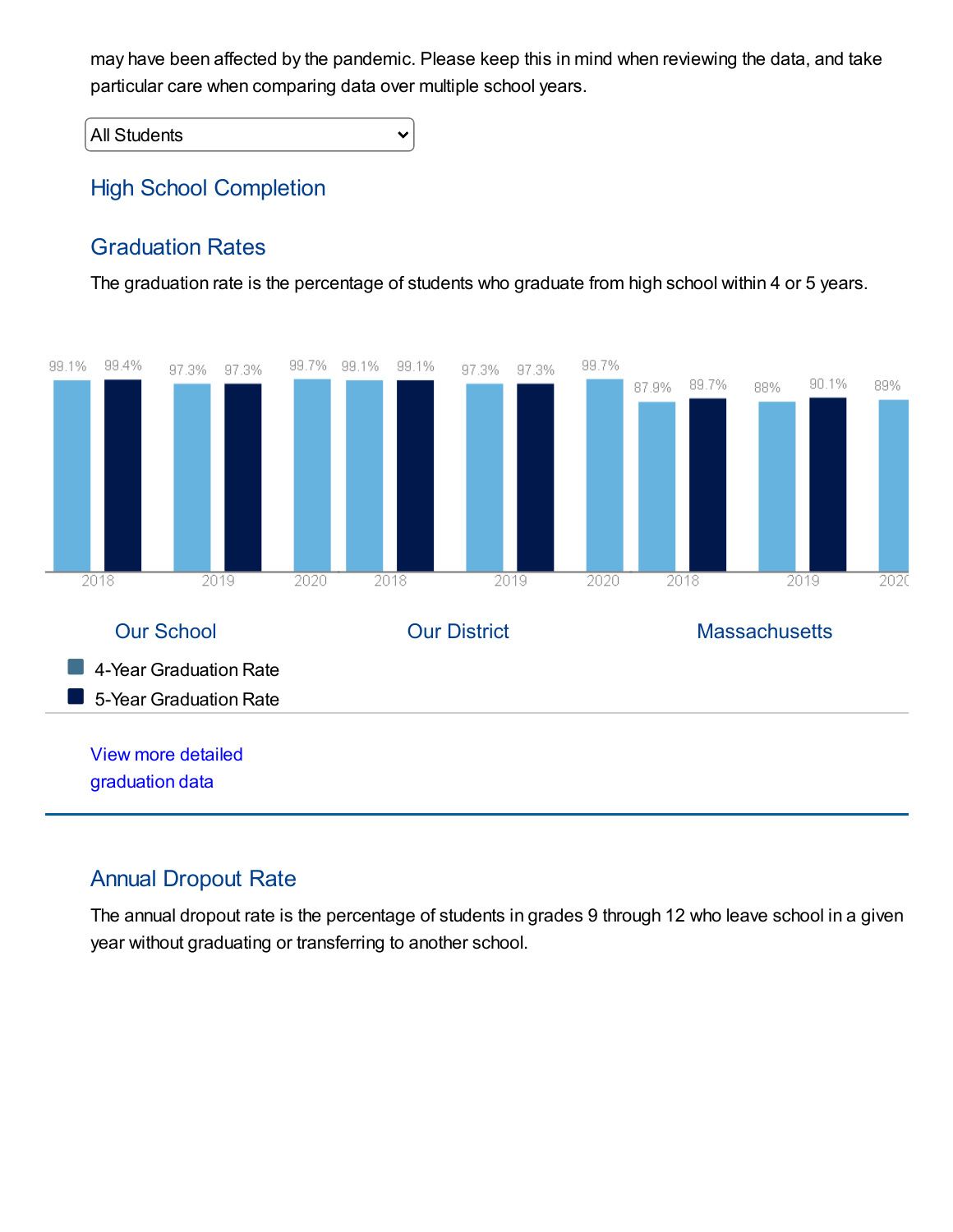

#### View more [detailed](http://profiles.doe.mass.edu/dropout/default.aspx?&orgtypecode=6&orgcode=08170505&TYPE=DISTRICT&fycode=2021) dropout data

# **Post-Secondary Enrollment**

## College-Going Rates

The college-going rate is the percentage of high school graduates who enroll in postsecondary education by March 1 of the year after high school graduation. Postsecondary education includes community colleges, colleges, and universities; public and private institutions; 2-year and 4-year institutions; and institutions both in and outside of Massachusetts.



Any Post-Secondary

#### **Our School Cure District Cure District Massachusetts**



4-Year Institution

2-Year Institution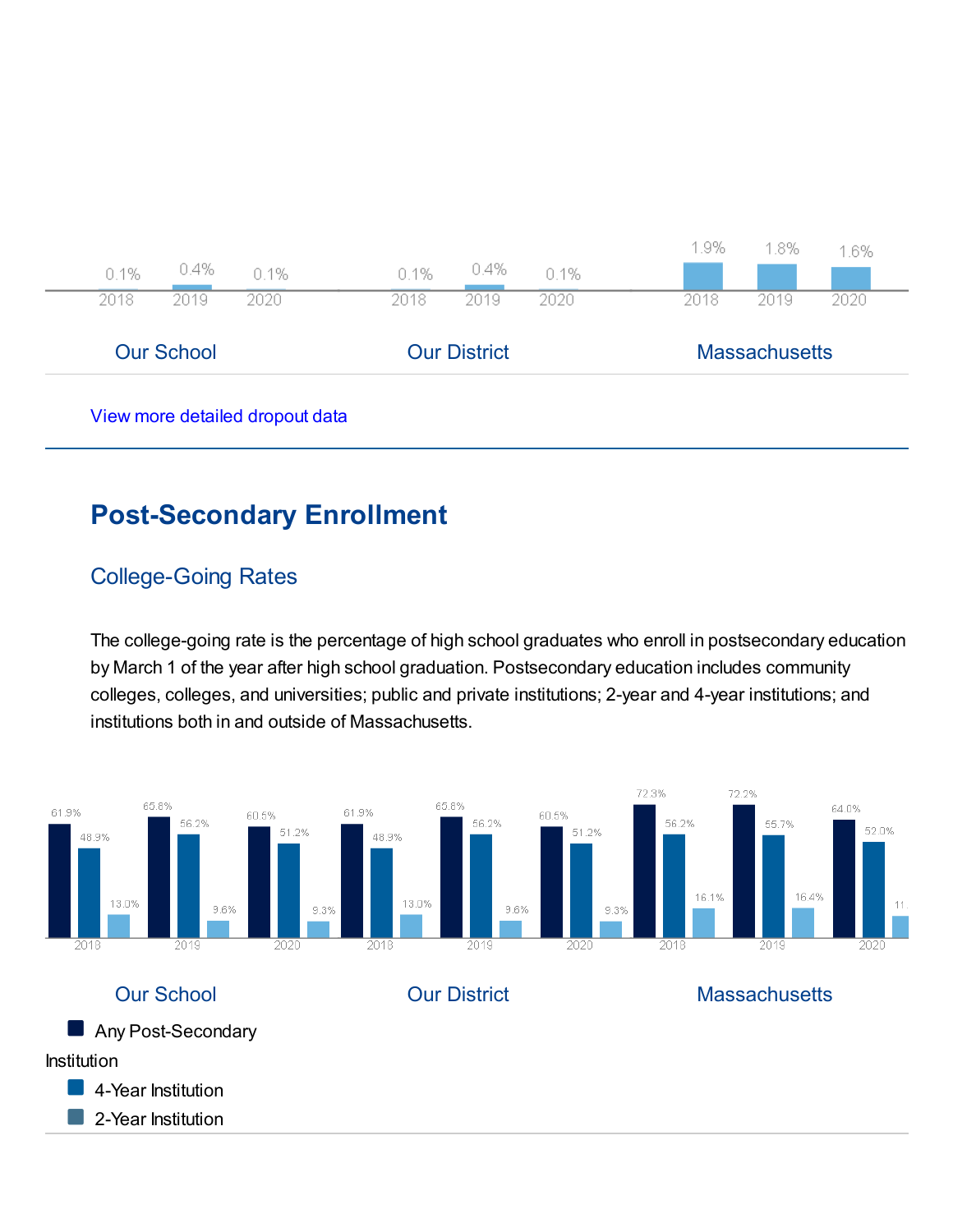How do our students perform on state tests?

## **Student Performance on MCAS**

**Note:** The COVID-19 pandemic had a profound impact on the 2020-21 school year. Data reported below may have been affected by the pandemic. Please keep this in mind when reviewing the data, and take particular care when comparing data over multiple school years.

### Student Achievement

The percentage of students scoring at each achievement level on the English language arts, mathematics, and science MCAS tests.

**Note:** Grade 10 results for the spring 2021 science test are not available because students in the class of 2023 were not required to take the science MCAS test.



#### ENGLISH LANGUAGE ARTS (GRADES 10)



- **EXceeding Expectations**
- Meeting Expectations
- Partially Meeting Expectations
- Not Meeting Expectations

MATHEMATICS (GRADES 10)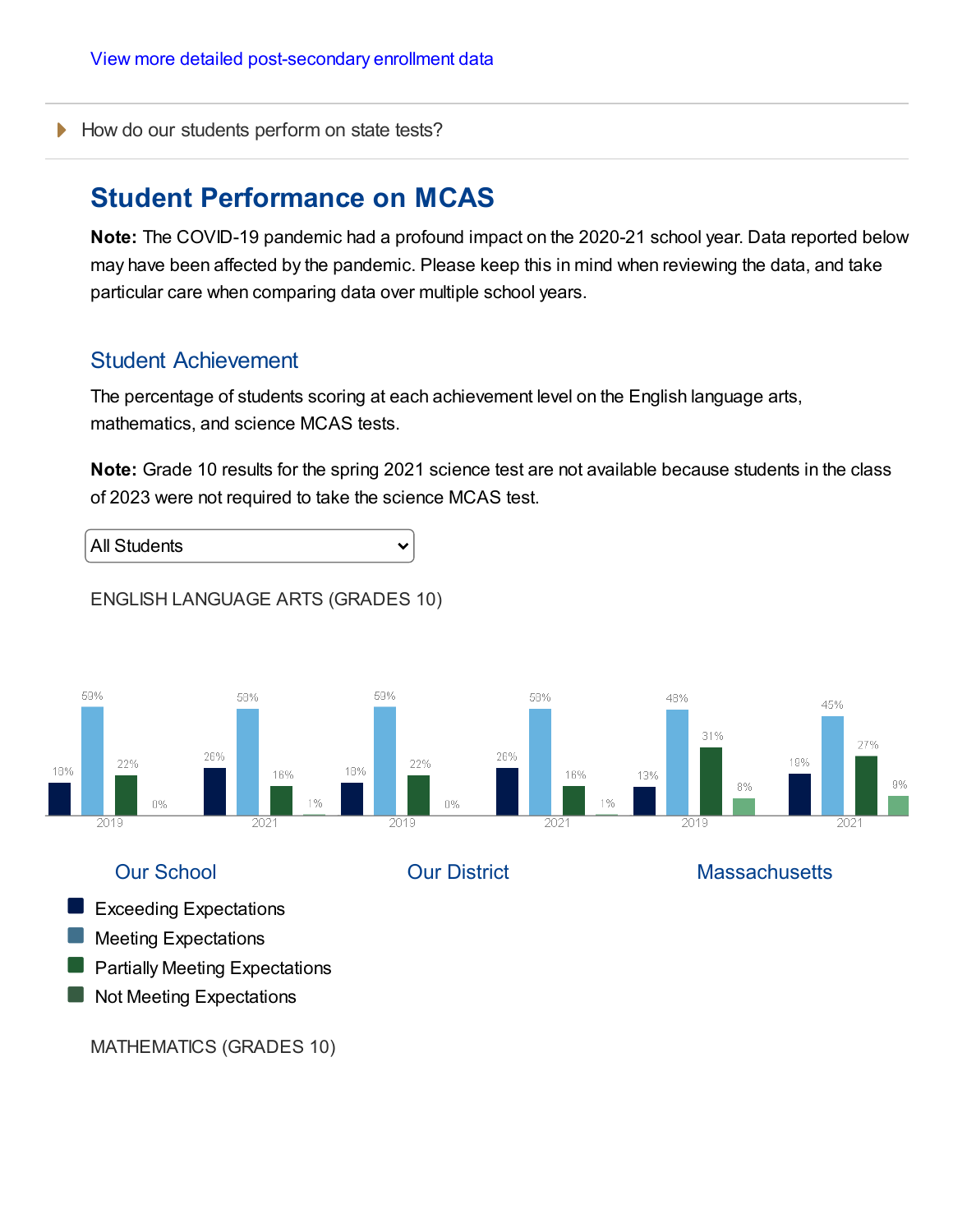

View more detailed [achievement](http://profiles.doe.mass.edu/mcas/achievement_level.aspx?linkid=32&orgcode=08170505&orgtypecode=6&fycode=2021&subject=ELA) data | View [Massachusetts NAEP](https://www.nationsreportcard.gov/profiles/stateprofile/overview/MA?cti=PgTab_OT&chort=1&sub=MAT&sj=MA&fs=Grade&st=MN&year=2017R3&sg=Gender%3A+Male+vs.+Female&sgv=Difference&ts=Single+Year&sfj=NP) data | View ACCESS for [ELLs data](http://www.doe.mass.edu/mcas/access/results.html)

# **Student Progress**

Student growth measures the amount of academic progress a student made over the year, based on MCAS. It compares a student's MCAS performance to other students with similar past MCAS scores. Growth is reported on a scale from 1 to 99, with lower numbers representing lower progress and higher numbers representing higher progress. An average growth score between 40 and 60 means that the district or school is making typical progress.

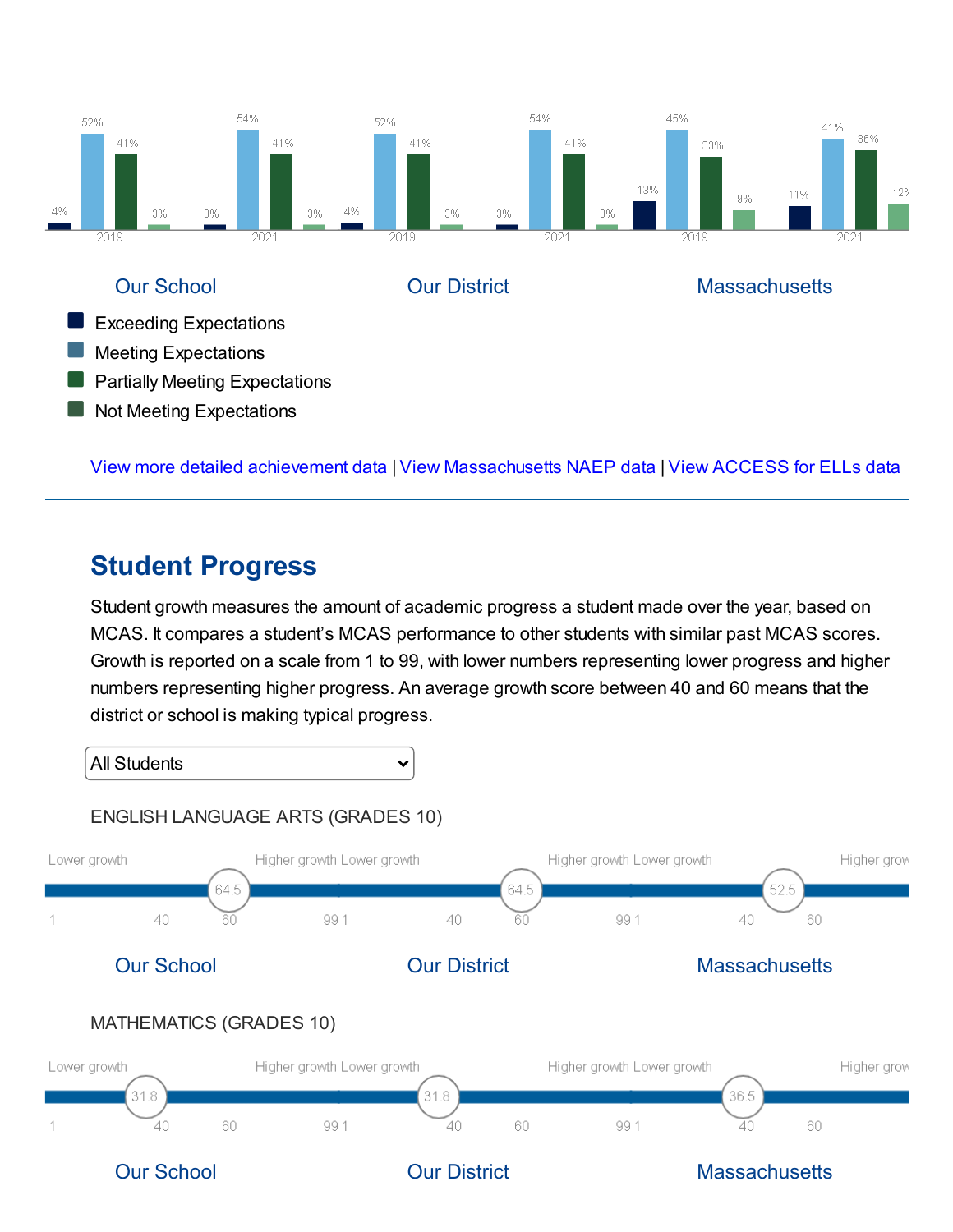How much does our school spend per student?

# **Finance**

## Dollars Spent per Student

The total dollars spent per student, broken down by the source of funds. Funding comes from federal, state, and local sources. The amount of money spent per student depends on many factors, including student enrollment, staffing, special programs, and whether the school receives state or federal grant funds.



Federal Funds

#### View more detailed school per pupil [spending](http://www.doe.mass.edu/finance/statistics/) data | View more detailed district per pupil [spending](http://profiles.doe.mass.edu/statereport/ppx.aspx) data

How is our school doing in the state's accountability system? **Accountability** 

An accountability system brings together a set of measures in order to provide clear, actionable information about district and school performance. In Massachusetts, accountability results are calculated using information related to student performance on state tests, chronic absenteeism, high school completion, and advanced coursework completion.

**Note:** The Massachusetts Department of Elementary and Secondary Education did not issue school or district accountability determinations for the 2020-2021 school year.